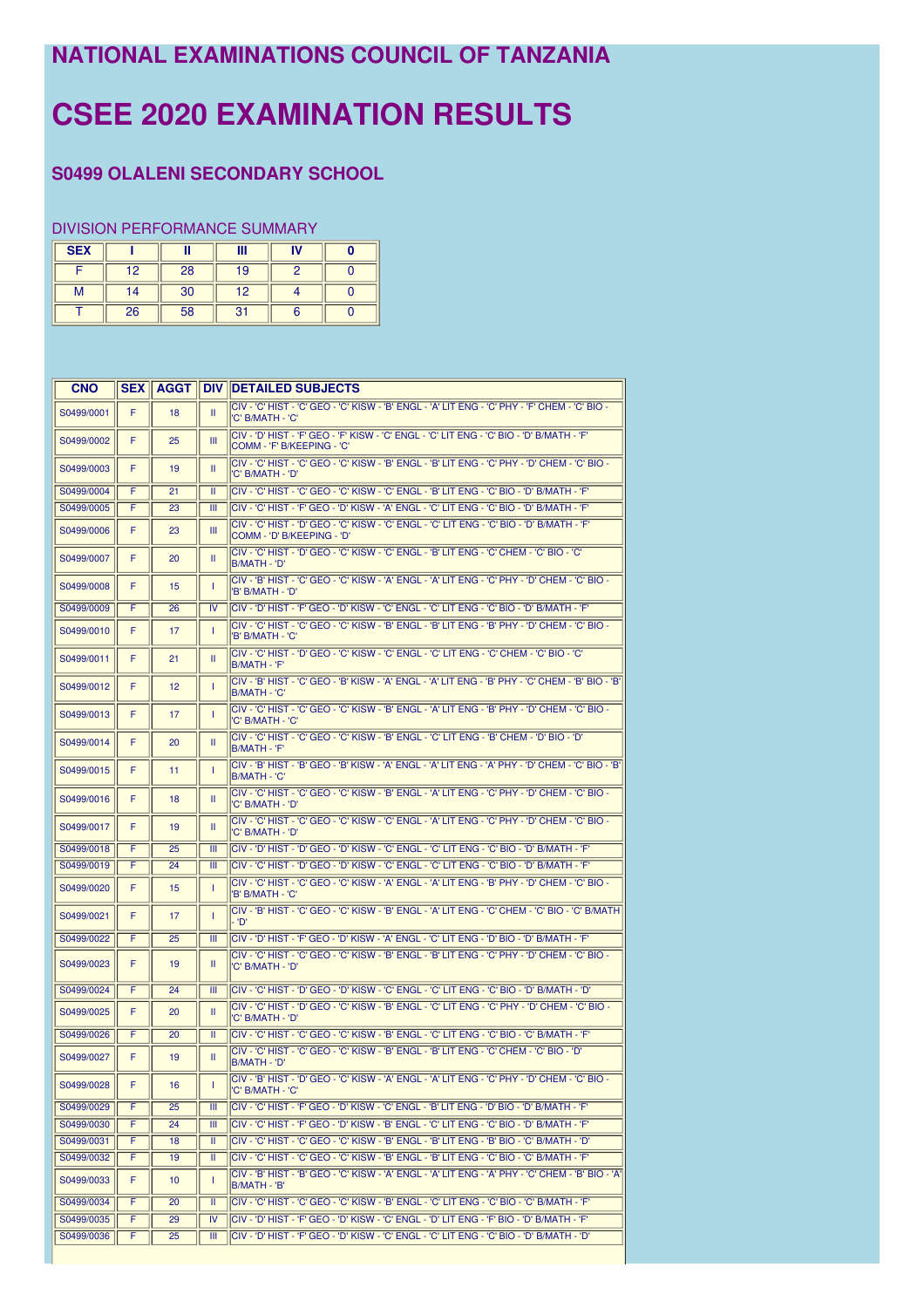| S0499/0037               | F      | 15       | 1                       | UIV - B HIST - U GEO - U KISW - B ENGL - A LITENG - U PHY - D UHEM - B BIO -<br>'B' B/MATH - 'C'                                                                                                   |
|--------------------------|--------|----------|-------------------------|----------------------------------------------------------------------------------------------------------------------------------------------------------------------------------------------------|
| S0499/0038               | F      | 21       | Ш                       | CIV - 'C' HIST - 'D' GEO - 'C' KISW - 'C' ENGL - 'B' LIT ENG - 'C' BIO - 'D' B/MATH - 'D'<br>COMM - 'D' B/KEEPING - 'C'                                                                            |
| S0499/0039               | F      | 14       | т                       | CIV - 'C' HIST - 'C' GEO - 'B' KISW - 'A' ENGL - 'A' LIT ENG - 'B' PHY - 'C' CHEM - 'C' BIO -<br>'B' B/MATH - 'C'                                                                                  |
| S0499/0040               | F      | 23       | Ш                       | CIV - 'C' HIST - 'D' GEO - 'C' KISW - 'C' ENGL - 'C' LIT ENG - 'C' BIO - 'D' B/MATH - 'D'                                                                                                          |
| S0499/0041               | F      | 24       | Ш                       | CIV - 'C' HIST - 'D' GEO - 'D' KISW - 'C' ENGL - 'C' LIT ENG - 'C' BIO - 'D' B/MATH - 'F'<br>.<br>CIV - 'B' HIST - 'C' GEO - 'B' KISW - 'B' ENGL - 'B' LIT ENG - 'B' PHY - 'D' CHEM - 'B' BIO - 'C |
| S0499/0042               | F      | 15       | т                       | B/MATH - 'C'                                                                                                                                                                                       |
| S0499/0043               | F      | 23       | Ш                       | CIV - 'C' HIST - 'C' GEO - 'D' KISW - 'C' ENGL - 'C' LIT ENG - 'C' BIO - 'D' B/MATH - 'F'                                                                                                          |
| S0499/0044<br>S0499/0045 | F<br>F | 22<br>20 | Ш<br>Ш                  | CIV - 'C' HIST - 'D' GEO - 'C' KISW - 'C' ENGL - 'C' LIT ENG - 'C' BIO - 'C' B/MATH - 'F'<br>CIV - 'C' HIST - 'C' GEO - 'C' KISW - 'B' ENGL - 'C' LIT ENG - 'B' BIO - 'D' B/MATH - 'F'             |
| S0499/0046               | F      | 19       | Ш                       | CIV - 'C' HIST - 'C' GEO - 'C' KISW - 'B' ENGL - 'B' LIT ENG - 'C' PHY - 'D' CHEM - 'C' BIO -                                                                                                      |
| S0499/0047               | F      | 18       | Ш                       | 'C' B/MATH - 'C'<br>CIV - 'C' HIST - 'C' GEO - 'C' KISW - 'A' ENGL - 'B' LIT ENG - 'C' PHY - 'D' CHEM - 'C' BIO -<br>'C' B/MATH - 'D'                                                              |
| S0499/0048               | F      | 25       | $\mathbf{m}$            | CIV - 'D' HIST - 'D' GEO - 'D' KISW - 'C' ENGL - 'C' LIT ENG - 'C' BIO - 'D' B/MATH - 'F'<br>COMM - 'D' B/KEEPING - 'D'                                                                            |
| S0499/0049               | F      | 25       | Ш                       | CIV - 'D' HIST - 'D' GEO - 'F' KISW - 'C' ENGL - 'B' LIT ENG - 'C' BIO - 'D' B/MATH - 'F'                                                                                                          |
| S0499/0050               | F      | 20       | Ш                       | CIV - 'C' HIST - 'C' GEO - 'C' KISW - 'C' ENGL - 'B' LIT ENG - 'C' CHEM - 'C' BIO - 'C'                                                                                                            |
|                          |        |          |                         | B/MATH - 'F'<br>CIV - 'C' HIST - 'F' GEO - 'D' KISW - 'C' ENGL - 'C' LIT ENG - 'C' BIO - 'D' B/MATH - 'F'                                                                                          |
| S0499/0051               | F      | 24       | $\mathbf{m}$            | COMM - 'D' B/KEEPING - 'D'<br>CIV - 'C' HIST - 'C' GEO - 'C' KISW - 'B' ENGL - 'B' LIT ENG - 'C' PHY - 'D' CHEM - 'C' BIO -                                                                        |
| S0499/0052               | F      | 19       | Ш                       | 'C' B/MATH - 'C'                                                                                                                                                                                   |
| S0499/0053               | F      | 19       | Ш                       | CIV - 'C' HIST - 'D' GEO - 'C' KISW - 'B' ENGL - 'B' LIT ENG - 'C' PHY - 'D' CHEM - 'C' BIO -<br>'C' B/MATH - 'D'                                                                                  |
| S0499/0054               | F      | 25       | $\mathbf{m}$            | CIV - 'D' HIST - 'D' GEO - 'D' KISW - 'C' ENGL - 'C' LIT ENG - 'C' BIO - 'D' B/MATH - 'F'                                                                                                          |
| S0499/0055               | F      | 18       | Ш                       | - CIV - 'C' HIST - 'C' GEO - 'C' KISW - 'B' ENGL - 'B' LIT ENG - 'B' PHY - 'D' CHEM - 'C' BIO<br>'C' B/MATH - 'C'                                                                                  |
| S0499/0056               | F      | 20       | Ш                       | - CIV - 'C' HIST - 'C' GEO - 'C' KISW - 'B' ENGL - 'C' LIT ENG - 'C' PHY - 'D' CHEM - 'C' BIO<br>'C' B/MATH - 'D'                                                                                  |
| S0499/0057               | F      | 23       | Ш                       | CIV - 'C' HIST - 'D' GEO - 'C' KISW - 'C' ENGL - 'C' LIT ENG - 'D' CHEM - 'D' BIO - 'C'<br>B/MATH - 'F'                                                                                            |
| S0499/0058               | F      | 18       | Ш                       | CIV - 'C' HIST - 'C' GEO - 'C' KISW - 'A' ENGL - 'B' LIT ENG - 'C' BIO - 'C' B/MATH - 'F'                                                                                                          |
| S0499/0059               | F      | 20       | Ш                       | CIV - 'C' HIST - 'D' GEO - 'D' KISW - 'A' ENGL - 'C' LIT ENG - 'C' CHEM - 'C' BIO - 'C'<br>B/MATH - 'F'                                                                                            |
| S0499/0060               | F      | 21       | Ш                       | CIV - 'C' HIST - 'D' GEO - 'D' KISW - 'B' ENGL - 'C' LIT ENG - 'C' BIO - 'C' B/MATH - 'D'<br>COMM - 'D' B/KEEPING - 'C'                                                                            |
| S0499/0061               | F      | 20       | Ш                       | - CIV - 'C' HIST - 'F' GEO - 'C' KISW - 'C' ENGL - 'B' LIT ENG - 'C' PHY - 'D' CHEM - 'C' BIO<br>'C' B/MATH - 'D'                                                                                  |
| S0499/0062               | M      | 23       | Ш                       | CIV - 'D' HIST - 'D' GEO - 'D' KISW - 'C' ENGL - 'B' LIT ENG - 'C' BIO - 'C' B/MATH - 'F'<br>COMM - 'D' B/KEEPING - 'F'                                                                            |
| S0499/0063               | M      | 20       | Ш                       | CIV - 'C' HIST - 'D' GEO - 'C' KISW - 'B' ENGL - 'C' LIT ENG - 'C' BIO - 'C' B/MATH - 'D'<br>COMM - 'C' B/KEEPING - 'C'                                                                            |
| S0499/0064               | M      | 19       | Ш                       | CIV - 'C' HIST - 'D' GEO - 'C' KISW - 'C' ENGL - 'A' LIT ENG - 'C' CHEM - 'C' BIO - 'C'<br>B/MATH - 'D'                                                                                            |
| S0499/0065               | M      | 19       | $\mathbf{H}$            | CIV - 'C' HIST - 'C' GEO - 'C' KISW - 'A' ENGL - 'C' LIT ENG - 'C' PHY - 'D' CHEM - 'C' BIO -<br>'C' B/MATH - 'D'                                                                                  |
| S0499/0066               | м      | 20       | Ш                       | - C'HIST - 'F' GEO - 'C' KISW - 'C' ENGL - 'B' LIT ENG - 'C' PHY - 'D' CHEM - 'C' BIO<br>'C' B/MATH - 'C'                                                                                          |
| S0499/0067               | M      | 23       | Ш                       | CIV - 'C' HIST - 'C' GEO - 'C' KISW - 'C' ENGL - 'C' LIT ENG - 'D' BIO - 'D' B/MATH - 'F'                                                                                                          |
| S0499/0068               | M      | 18       | Ш                       | CIV - 'C' HIST - 'C' GEO - 'C' KISW - 'B' ENGL - 'A' LIT ENG - 'C' BIO - 'C' B/MATH - 'F'                                                                                                          |
| S0499/0069               | M      | 23       | Ш                       | 'C' HIST - 'D' GEO - 'D' KISW - 'C' ENGL - 'B' LIT ENG - 'C' BIO - 'D' B/MATH - 'F<br>COMM - 'D' B/KEEPING - 'D'                                                                                   |
| S0499/0070               | M      | 23       | Ш                       | CIV - 'D' HIST - 'C' GEO - 'D' KISW - 'C' ENGL - 'C' PHY - 'D' CHEM - 'C' BIO - 'D' B/MATH -<br>'C'                                                                                                |
| S0499/0071               | M      | 20       | Ш                       | - CIV - 'C' HIST - 'D' GEO - 'C' KISW - 'B' ENGL - 'C' LIT ENG - 'D' PHY - 'C' CHEM - 'C' BIO<br>'C' B/MATH - 'C'                                                                                  |
| S0499/0072               | M      | 20       | Ш                       | CIV - 'C' HIST - 'C' GEO - 'C' KISW - 'C' ENGL - 'B' LIT ENG - 'C' BIO - 'C' B/MATH - 'F'                                                                                                          |
| S0499/0073               | M      | 20       | Ш                       | CIV - 'C' HIST - 'C' GEO - 'C' KISW - 'B' ENGL - 'C' LIT ENG - 'D' BIO - 'C' B/MATH - 'D'<br>COMM - 'C' B/KEEPING - 'D'                                                                            |
| S0499/0074               | M      | 13       | т                       | CIV - 'B' HIST - 'C' GEO - 'C' KISW - 'A' ENGL - 'A' LIT ENG - 'B' PHY - 'D' CHEM - 'B' BIO - 'E<br>B/MATH - 'C'                                                                                   |
| S0499/0075               | M      | 16       | т                       | CIV - 'C' HIST - 'C' GEO - 'C' KISW - 'B' ENGL - 'A' LIT ENG - 'C' PHY - 'C' BIO - 'B' B/MATH -<br>l'B'                                                                                            |
| S0499/0076               | M      | 20       | $\overline{\mathbf{u}}$ | CIV - 'C' HIST - 'C' GEO - 'C' KISW - 'B' ENGL - 'C' LIT ENG - 'C' BIO - 'C' B/MATH - 'D'                                                                                                          |
| S0499/0077               | M      | 25       | Ш                       | CIV - 'C' HIST - 'F' GEO - 'D' KISW - 'C' ENGL - 'C' LIT ENG - 'C' BIO - 'D' B/MATH - 'F'                                                                                                          |
| S0499/0078               | M      | 18       | Ш                       | CIV - 'C' HIST - 'C' GEO - 'C' KISW - 'C' ENGL - 'B' LIT ENG - 'C' PHY - 'C' CHEM - 'B' BIO -<br>'C' B/MATH - 'B'                                                                                  |
| S0499/0079               | м      | 13       | T                       | CIV - 'B' HIST - 'B' GEO - 'C' KISW - 'A' ENGL - 'A' LIT ENG - 'B' PHY - 'C' CHEM - 'B' BIO - 'C<br>B/MATH - 'C'                                                                                   |
| S0499/0080               | M      | 18       | Ш                       | - C' HIST - 'C' GEO - 'C' KISW - 'B' ENGL - 'B' LIT ENG - 'C' PHY - 'D' CHEM - 'C' BIO<br>'B' B/MATH - 'D'                                                                                         |
| S0499/0081               | м      | 21       | Ш                       | CIV - 'C' HIST - 'C' GEO - 'C' KISW - 'C' ENGL - 'C' LIT ENG - 'D' CHEM - 'C' BIO - 'C'<br>B/MATH - 'D'                                                                                            |
| S0499/0082               | M      | 27       | IV                      | (CIV - 'D' HIST - 'D' GEO - 'D' KISW - 'C' ENGL - 'C' LIT ENG - 'F' BIO - 'D' B/MATH - 'F'                                                                                                         |
| S0499/0083               | M      | 21       | Ш                       | CIV - 'C' HIST - 'D' GEO - 'C' KISW - 'B' ENGL - 'C' LIT ENG - 'D' PHY - 'D' CHEM - 'C' BIO -<br>'C' B/MATH - 'D'                                                                                  |
| S0499/0084               | M      | 14       | T                       | CIV - 'B' HIST - 'C' GEO - 'C' KISW - 'A' ENGL - 'A' LIT ENG - 'B' PHY - 'D' CHEM - 'B' BIO -<br>'C' B/MATH - 'C'                                                                                  |
| S0499/0085               | M      | 21       | Ш                       | CIV - 'C' HIST - 'C' GEO - 'C' KISW - 'B' ENGL - 'C' LIT ENG - 'C' BIO - 'D' B/MATH - 'D'                                                                                                          |
|                          |        |          |                         |                                                                                                                                                                                                    |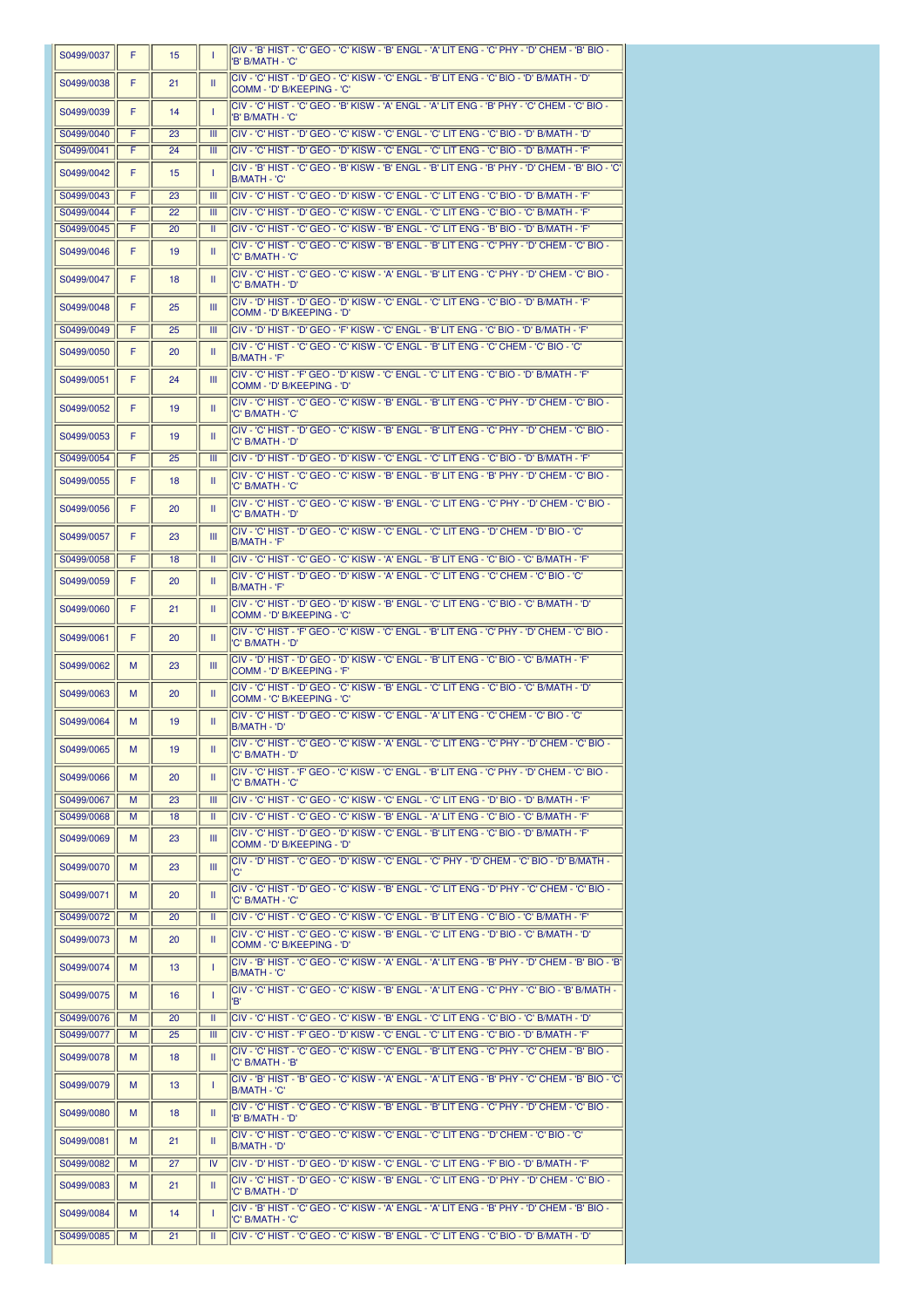| S0499/0086 | M | 14             | T         | 'CIV - 'B' HIST - 'B' GEO - 'B' KISW - 'B' ENGL - 'A' LIT ENG - 'C' BIO - 'C' B/MATH - 'C<br>COMM - 'C' B/KEEPING - 'B' |
|------------|---|----------------|-----------|-------------------------------------------------------------------------------------------------------------------------|
| S0499/0087 | M | 23             | Ш         | CIV - 'C' HIST - 'C' GEO - 'D' KISW - 'C' ENGL - 'C' LIT ENG - 'C' BIO - 'D' B/MATH - 'F'                               |
| S0499/0088 | M | 24             | Ш         | CIV - 'C' HIST - 'C' GEO - 'D' KISW - 'C' ENGL - 'C' LIT ENG - 'D' BIO - 'D' B/MATH - 'D'                               |
| S0499/0089 | M | 18             | Ш         | CIV - 'C' HIST - 'C' GEO - 'C' KISW - 'B' ENGL - 'A' LIT ENG - 'C' PHY - 'D' CHEM - 'C' BIO -<br>'C' B/MATH - 'D'       |
| S0499/0090 | M | 21             | Т         | CIV - 'C' HIST - 'C' GEO - 'C' KISW - 'C' ENGL - 'B' LIT ENG - 'C' BIO - 'D' B/MATH - 'F'                               |
| S0499/0091 | M | 26             | IV        | 'D' + HIST - 'D' GEO - 'D' KISW - 'C' ENGL - 'C' LIT ENG - 'D' BIO - 'D' B/MATH - 'D'                                   |
| S0499/0092 | M | 19             | Ш         | CIV - 'C' HIST - 'C' GEO - 'C' KISW - 'C' ENGL - 'A' LIT ENG - 'C' PHY - 'D' CHEM - 'C' BIO -<br>'C' B/MATH - 'D'       |
| S0499/0093 | M | 21             | Ш         | CIV - 'C' HIST - 'C' GEO - 'D' KISW - 'C' ENGL - 'C' LIT ENG - 'C' PHY - 'D' CHEM - 'C' BIO -<br>'C' B/MATH - 'D'       |
| S0499/0094 | M | 18             | Ш         | - CIV - 'C' HIST - 'C' GEO - 'C' KISW - 'B' ENGL - 'A' LIT ENG - 'C' PHY - 'D' CHEM - 'C' BIO<br>'C' B/MATH - 'C'       |
| S0499/0095 | M | 15             | 1         | CIV - 'C' HIST - 'C' GEO - 'C' KISW - 'A' ENGL - 'C' LIT ENG - 'B' PHY - 'C' CHEM - 'B' BIO -<br>'B' B/MATH - 'B'       |
| S0499/0096 | M | 17             | 1         | CIV - 'C' HIST - 'C' GEO - 'C' KISW - 'B' ENGL - 'A' LIT ENG - 'C' PHY - 'D' CHEM - 'C' BIO -<br>'B' B/MATH - 'D'       |
| S0499/0097 | M | 24             | Ш         | CIV - 'C' HIST - 'D' GEO - 'D' KISW - 'C' ENGL - 'C' LIT ENG - 'D' BIO - 'D' B/MATH - 'D'<br>COMM - 'F' B/KEEPING - 'C' |
| S0499/0098 | M | 18             | Ш         | CIV - 'C' HIST - 'C' GEO - 'B' KISW - 'B' ENGL - 'B' LIT ENG - 'C' PHY - 'C' CHEM - 'C' BIO -<br>'C' B/MATH - 'C'       |
| S0499/0099 | M | 26             | IV        | CIV - 'D' HIST - 'D' GEO - 'D' KISW - 'C' ENGL - 'C' LIT ENG - 'D' BIO - 'D' B/MATH - 'F'                               |
| S0499/0100 | M | 19             | Ш         | CIV - 'C' HIST - 'B' GEO - 'C' KISW - 'B' ENGL - 'B' PHY - 'D' BIO - 'C' B/MATH - 'D'                                   |
| S0499/0101 | M | 14             | T         | CIV - 'B' HIST - 'B' GEO - 'C' KISW - 'A' ENGL - 'A' PHY - 'C' CHEM - 'C' BIO - 'B' B/MATH -<br>'C'                     |
| S0499/0102 | M | 12             | 1         | CIV - 'B' HIST - 'A' GEO - 'C' KISW - 'A' ENGL - 'A' LIT ENG - 'B' BIO - 'B' B/MATH - 'D'                               |
| S0499/0103 | м | 20             | Ш         | CIV - 'C' HIST - 'C' GEO - 'C' KISW - 'C' ENGL - 'B' LIT ENG - 'C' BIO - 'C' B/MATH - 'F'<br>COMM - 'C' B/KEEPING - 'C' |
| S0499/0104 | M | 22             | Ш         | CIV - 'C' HIST - 'D' GEO - 'C' KISW - 'C' ENGL - 'C' LIT ENG - 'C' BIO - 'C' B/MATH - 'F'                               |
| S0499/0105 | M | 16             | T         | CIV - 'C' HIST - 'C' GEO - 'C' KISW - 'A' ENGL - 'B' LIT ENG - 'C' PHY - 'D' CHEM - 'B' BIO -<br>'B' B/MATH - 'C'       |
| S0499/0106 | M | 22             | Ш         | CIV - 'C' HIST - 'D' GEO - 'C' KISW - 'C' ENGL - 'C' LIT ENG - 'D' PHY - 'F' CHEM - 'C' BIO -<br>'C' B/MATH - 'D'       |
| S0499/0107 | M | 18             | Ш         | CIV - 'C' HIST - 'C' GEO - 'C' KISW - 'B' ENGL - 'B' LIT ENG - 'C' PHY - 'D' CHEM - 'C' BIO -<br>'B' B/MATH - 'C'       |
| S0499/0108 | M | 11             | T         | CIV - 'B' HIST - 'B' GEO - 'B' KISW - 'A' ENGL - 'A' LIT ENG - 'B' PHY - 'C' CHEM - 'B' BIO - 'A'<br>B/MATH - 'C'       |
| S0499/0109 | M | 20             | Ш         | CIV - 'C' HIST - 'C' GEO - 'C' KISW - 'C' ENGL - 'B' LIT ENG - 'C' BIO - 'C' B/MATH - 'C'                               |
| S0499/0110 | м | $\overline{7}$ | T         | CIV - 'B' HIST - 'A' GEO - 'C' KISW - 'A' ENGL - 'A' LIT ENG - 'A' PHY - 'C' CHEM - 'A' BIO - 'A'<br>B/MATH - 'A'       |
| S0499/0111 | м | 21             | Ш         | - C'HIST - 'C' GEO - 'D' KISW - 'C' ENGL - 'C' LIT ENG - 'C' PHY - 'D' CHEM - 'C' BIO<br>'C' B/MATH - 'C'               |
| S0499/0112 | м | 19             | Ш         | - C'HIST - 'C' GEO - 'C' KISW - 'B' ENGL - 'C' LIT ENG - 'C' PHY - 'D' CHEM - 'C' BIO<br>'B' B/MATH - 'C'               |
| S0499/0113 | M | 21             | Ш         | CIV - 'C' HIST - 'C' GEO - 'C' KISW - 'B' ENGL - 'C' LIT ENG - 'C' BIO - 'D' B/MATH - 'F'                               |
| S0499/0114 | M | 24             | Ш         | CIV - 'C' HIST - 'F' GEO - 'D' KISW - 'B' ENGL - 'D' LIT ENG - 'D' BIO - 'D' B/MATH - 'F'<br>COMM - 'D' B/KEEPING - 'C' |
| S0499/0115 | м | 26             | <b>IV</b> | CIV - 'C' HIST - 'F' GEO - 'D' KISW - 'C' ENGL - 'C' LIT ENG - 'D' BIO - 'D' B/MATH - 'F'                               |
| S0499/0116 | м | 22             | Ш         | CIV - 'C' HIST - 'D' GEO - 'D' KISW - 'C' ENGL - 'C' LIT ENG - 'C' CHEM - 'C' BIO - 'C'<br>B/MATH - 'F'                 |
| S0499/0117 | M | 19             | Ш         | CIV - 'C' HIST - 'C' GEO - 'C' KISW - 'B' ENGL - 'B' LIT ENG - 'C' BIO - 'C' B/MATH - 'F'                               |
| S0499/0118 | м | 16             | T         | CIV - 'C' HIST - 'C' GEO - 'C' KISW - 'A' ENGL - 'B' LIT ENG - 'B' PHY - 'D' CHEM - 'C' BIO -<br>'B' B/MATH - 'C'       |
| S0499/0119 | М | 18             | Ш         | CIV - 'C' HIST - 'C' GEO - 'C' KISW - 'B' ENGL - 'A' LIT ENG - 'C' PHY - 'D' CHEM - 'C' BIO -<br>'C' B/MATH - 'D'       |
| S0499/0120 | М | 16             | T         | CIV - 'B' HIST - 'B' GEO - 'C' KISW - 'B' ENGL - 'B' LIT ENG - 'C' PHY - 'C' CHEM - 'C' BIO -<br>'B' B/MATH - 'D'       |
| S0499/0121 | M | 18             | Ш         | CIV - 'C' HIST - 'C' GEO - 'C' KISW - 'B' ENGL - 'B' LIT ENG - 'C' PHY - 'D' CHEM - 'C' BIO -<br>'B' B/MATH - 'C'       |

|               | <b>EXAMINATION CENTRE RANKING</b>              |                     |                 |            |              |                   |                    |                   |               |                                          |                 |                    |
|---------------|------------------------------------------------|---------------------|-----------------|------------|--------------|-------------------|--------------------|-------------------|---------------|------------------------------------------|-----------------|--------------------|
|               | <b>EXAMINATION CENTRE REGION</b>               |                     |                 |            |              |                   | <b>KILIMANJARO</b> |                   |               |                                          |                 |                    |
|               | <b>TOTAL PASSED CANDIDATES</b>                 |                     |                 |            |              |                   | 121                |                   |               |                                          |                 |                    |
|               | <b>EXAMINATION CENTRE GPA</b>                  |                     |                 |            |              |                   | 2.6026             |                   |               |                                          |                 |                    |
|               | <b>CENTRE CATEGORY</b>                         |                     |                 |            |              |                   |                    |                   |               | <b>CENTRE WITH 40 CANDIDATES OR MORE</b> |                 |                    |
|               | CENTRE POSITION IN ITS CATEGORY (REGIONWISE)   |                     |                 |            |              |                   | 35/275             |                   |               |                                          |                 |                    |
|               | CENTRE POSITION IN ITS CATEGORY (NATIONWISE)   |                     |                 |            |              |                   | 292/3956           |                   |               |                                          |                 |                    |
|               | <b>EXAMINATION CENTRE DIVISION PERFORMANCE</b> |                     |                 |            |              |                   |                    |                   |               |                                          |                 |                    |
| <b>REGIST</b> | <b>ABSENT</b>                                  | <b>SAT</b>          | <b>WITHHELD</b> |            | <b>NO-CA</b> | <b>CLEAN</b>      |                    | <b>DIV I</b>      | <b>DIV II</b> | <b>DIV III</b>                           | <b>DIV IV</b>   | $DIV$ <sub>0</sub> |
| 121           | 0                                              | 121                 | $\Omega$        |            | 0            | 121               |                    | 26                | 58            | 31                                       | 6               | $\mathbf{0}$       |
|               | <b>EXAMINATION CENTRE SUBJECTS PERFORMANCE</b> |                     |                 |            |              |                   |                    |                   |               |                                          |                 |                    |
| <b>CODE</b>   |                                                | <b>SUBJECT NAME</b> |                 | <b>REG</b> | <b>SAT</b>   | <b>NO-CA W/HD</b> |                    | <b>CLEAN PASS</b> |               | <b>GPA</b>                               | <b>REG/RANK</b> | <b>NAT/RANK</b>    |
| 011           | <b>CIVICS</b>                                  |                     |                 | 121        | 121          | $\Omega$          | $\Omega$           | 121               | 121           | 2.9752                                   | 33/318          | 358/4942           |
| 012           | <b>HISTORY</b>                                 |                     |                 | 121        | 121          | $\Omega$          | $\Omega$           | 121               | 107           | 3.3967                                   | 45/318          | 503/4923           |
| 013           | <b>GEOGRAPHY</b>                               |                     |                 | 121        | 121          | $\Omega$          | 0                  | 121               | 119           | 3.2397                                   | 41/318          | 434/4936           |
| 021           | <b>KISWAHILI</b>                               |                     |                 | 121        | 121          | $\Omega$          | $\overline{0}$     | 121               | 121           | 2.2314                                   | 37/318          | 365/4942           |
| 022           | <b>ENGLISH LANGUAGE</b>                        |                     |                 | 121        | 121          | $\Omega$          | $\Omega$           | 121               | 121           | 2.2314                                   | 48/318          | 451/4942           |
| 024           | <b>LITERATURE IN ENGLISH</b>                   |                     |                 | 118        | 118          | $\Omega$          | $\Omega$           | 118               | 116           | 2.9661                                   | 17/129          | 179/1805           |